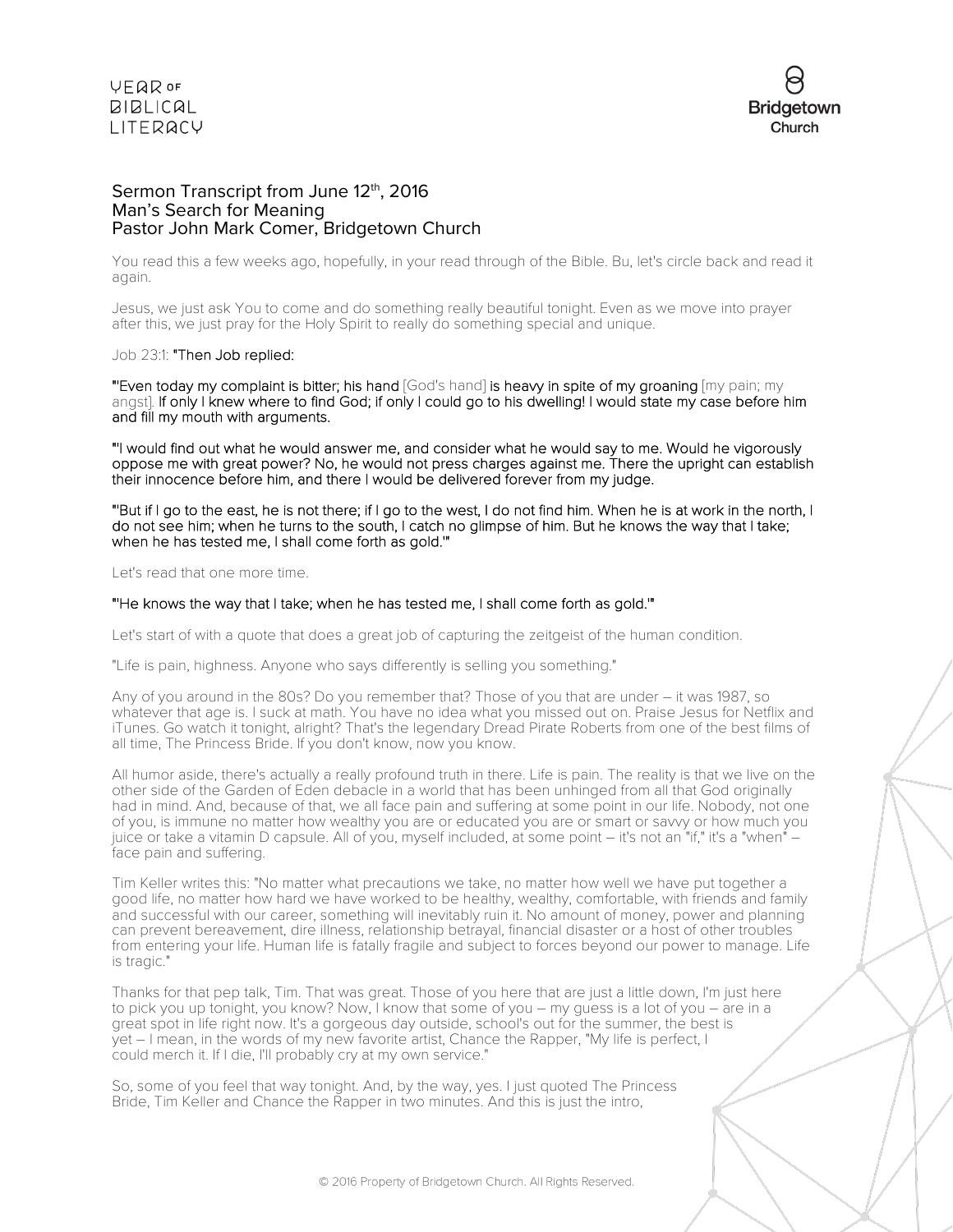

people, this is just the intro. So, some of you, you're in that spot right now and I honestly don't want to rain on your parade tonight. But, here's the hard truth: we all fall into one of three categories. Either you're in a season of hardship right here and right now, whatever that is. Major or minor. Or somebody that you know – and hopefully love and care about – is in a season of hardship. A family member, a close friend or a coworker or someone in your missional community or here at Bridgetown. I'm sure somebody around you is up against it. Or, for the three of you that don't know anybody in pain right now, you or somebody you know will be in a season of hardship in the not too distant future.

So, the question that I kind of want to chase after tonight is, you know, if suffering is inevitable, there's just no way around it. To be human is to experience pain. Then the question is how do we suffer well? And, honestly, what I have for you tonight is less about technique – although there is some stuff at the end that I want to get into – but more about worldview. About how we think about and how we come at and how we approach a time of hardship in our life.

So, to frame up tonight, there are five major worldviews on pain and suffering. This is where Tim Keller was really helpful for me. And, those of you that see Star Wars, just stay with me. It's coming. First off is the Hindu worldview. On the street, it's called "karma." The basic idea is that you get what you deserve and you deserve what you get. Or, put another way, "What goes around comes around."

The idea is hardship is the byproduct of your own bad decisions. And, if you're Hindu, not only in this life, but often in a former life. Now, another worldview that is in the east is the Buddhist worldview. Think all things "zen." The basic idea here is that all pain and suffering are the byproduct of desire. So, the theory – at least in the teachings of Buddha – is that if you eliminate desire, if that's even possible, then you, by default, eliminate suffering. So, you do this with the four noble truths of Buddhism. One: all of life is suffering. Two: the cause of suffering is desire. Three: suffering ends only when desire is extinguished. Four: this can be achieved by following the eightfold path to enlightenment.

So, that's a more popular than ever before view. Third is the Islamic worldview, which has a high view of fate or destiny or the basic idea here is that everything that happens, it's your fate; it's your destiny. Good or bad, it is the "will of Allah." You also see this in ancient Pagan religions. In particular, in the Nordic and European religions. You see – not to step on toes – a permutation of this in the hard right Calvinist wing of the Church, in my humble opinion, such as John Piper's thing last week.

In sociology, this kind of broad view is called the fatalistic view, because it sees pain and suffering as the byproduct of fate or destiny or the will of Allah or the will of God. There is no way around it. Fourth is what I call the Star Wars view, and that's because the technical term is really hard to pronounce. Yes, by the way, Star Wars is a religion. No, I am not a Jedi Knight... yet.

But, in all seriousness, in sociology, this view is called the dualistic view and it goes back to ancient Zoroastrianism. The basic idea is that the world is a cosmic battlefield between the equal and opposite forces of good and evil; light and dark. And you always need a balance or an equilibrium in the force, in the cosmos. And pain and suffering, in this view, are the byproduct of that war that is literally across the universe. Now, each of these four world views has a ring of truth in it. Right? Yes. And, before we move on, notice what all four of these worldviews have in common. They all see pain and suffering as a normal and necessary part of the human experience. So, if you're a Hindu or a Buddhist or a Muslim or a Jedi Knight – if you are, by the way, let's hang out after. But, then you expect pain to come. It's not a surprise. It's not a shock. It's not a, "Really? What?"

No. You expect it to come. Not only that, but all four worldviews create space for pain and suffering or a season of hardship in your life to be a good thing, bare minimum, in the development of your character. But, here's the thing: most of us here tonight are not Hindu or Buddhist or Islamic or Obi-Wan Kenobi. Most of us – and, if you are, we're so happy that you're here. Wherever you're at on the spectrum and in your faith journey and whatever you believe about Jesus and the Kingdom of God, we're just so happy you're here. This is a really safe place for you.

But, most of us fall into a fifth worldview and that is the, for the most part, Western – and by that I don't mean "white," I just mean the Western kind of way of thinking - secular worldview. And it's very different from all of the above. It's based on the idea of naturalism, which is not only a science, it's also a philosophy of life. The idea that human beings and the world itself evolved without the help of God. So, here, I don't mean evolution or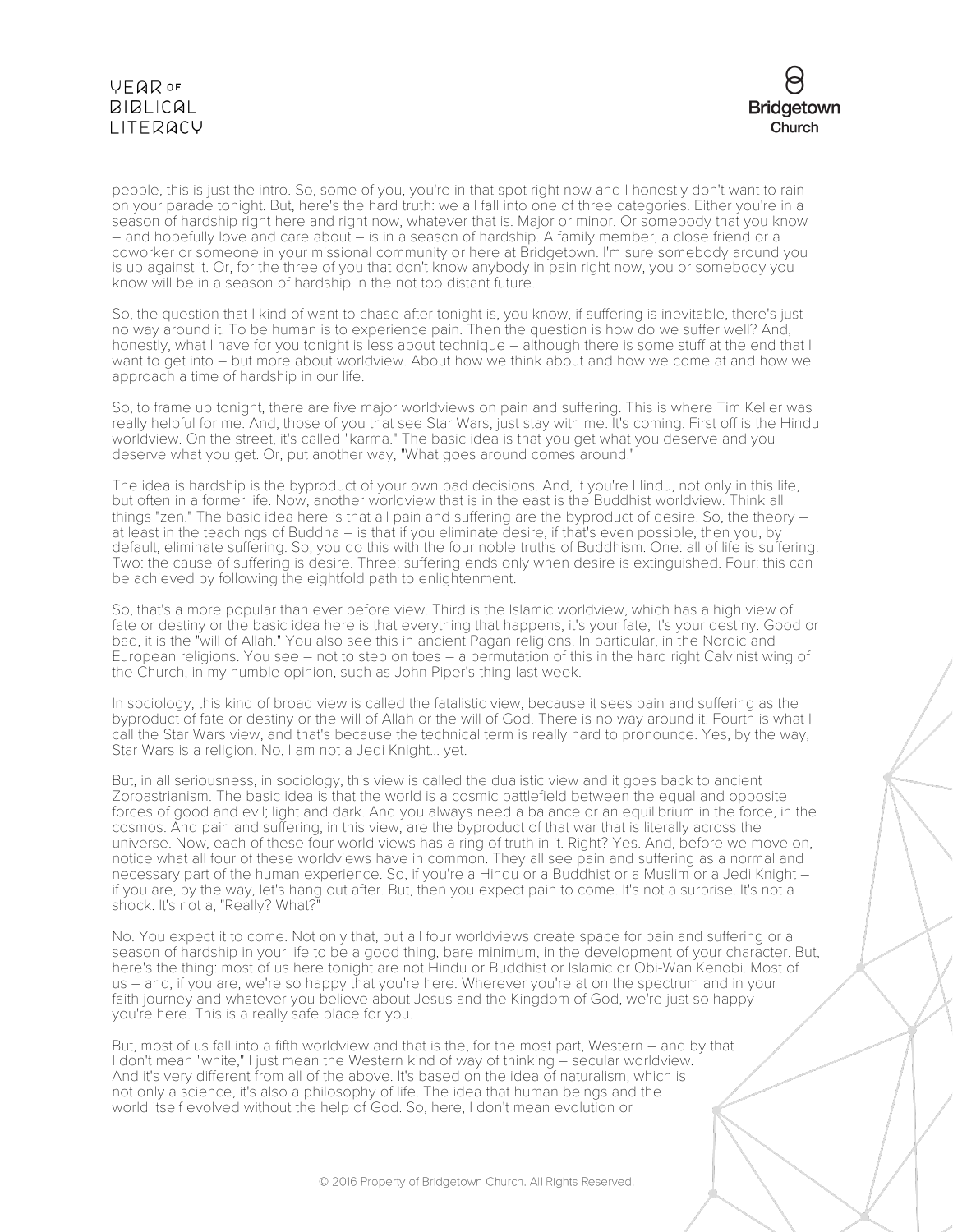

whatever you think about that. Theistic evolution is a whole thing. There are all sorts of smart, intelligent followers of Jesus that have no problem connecting Genesis 1 and 2 and the idea of a creator God with theistic evolution. That's not what I'm saying at all. I mean "Evolution" with a capital "E." Those that think everything around you is the byproduct of chance. It is a glorious accident. There's no God. There's no creator. There's no meaning or purpose behind the universe.

In this worldview, everything that you see and touch and taste and feel and experience is all an accident. There is no meaning, there is no purpose behind pain or suffering, there is no purpose or meaning behind life. It just is. I think of the famous line from Richard Dawkins:

"The total amount of suffering per year in the natural world is beyond all decent contemplation."

He's right about that.

"In a universe of blind physical forces and genetic replication, some people are going to get hurt, other people are going to get lucky and you won't find any rhyme or reason in it; nor any justice. The universe that we observe has precisely the properties we should expect if there is, at bottom, no design, no purpose, no evil, no good. Nothing but pitiless indifference."

This is the worldview that we grew up with and most of us were educated into. Now, this is compounded in America even more than in the rest of the West and in Europe by the fact that our nation in particular is essentially a social experiment built around the end goal of life, liberty and the pursuit of what?

You've got to love it. I'm reading John Adam's biography right now. Very slowly, because it's a thousand pages. And it's really good, but really boring. He was the one that put that down on paper. And it's so fascinating, even his language. Life? We guarantee you that. Liberty? We guarantee you that. Happiness? Good luck. Chase after that. Have fun. But, interesting. Here we are, hundreds of years later, you ask most people on the street, "Hey, what is the meaning of life," or, "What is the purpose of life," or, "What's the whole point of living?"

Most people would say, "To be..." – what? – "...happy."

Most people. Most of our family, most of our friends, people that are our roommate, people in our apartment complex. Whatever. Most people would say, "Oh, the point of life is to be happy."

But, if you think about it, this generates a colossal problem for Americans in particular who bump up against pain and suffering. Here it is: if the point of life is life, liberty and the pursuit of happiness, then what do you do when you don't have life? You come down with a diagnoses. "I'm so sorry. It's inoperable. You have a year to live. Six months to live. Two years to live. Three. Whatever."

Or somebody close to you – a spouse, a parent, a child, a loved one, a husband, a wife, somebody close to you – dies. What do you do then? What do you do when you don't have liberty? When you're put in jail or you're a refugee or you're hiking in the mountains next to Iran or North Korea and you're abducted by a hostile government or it's WWII and you're in a concentration camp? What about then? Or the pursuit of happiness. What about when your life is just a string of failure after failure and you're still living in the chaos that is the aftereffect of one or two or three bad decisions from when you were in high school?

What about when your life is marked by heartache? What about when you come down with a chronic illness? What about betrayal? What about divorce? What about adultery? What about you fill in the blank? What then? Do you see the problem? This is why most sociologists point out that in the line-up, the Western secular worldview is the worst at dealing with pain and suffering. Because, to the Western mind, at best, pain and suffering are an interruption to the whole point of life.

"Life, liberty and the pursuit of happiness."

So, at best, it's an interruption. I'm going to have a year off the point of life or two years or until I get through this disease or until I get through college or until I get through this job I hate or until I land a much better job or until I'm not single anymore and I have a spouse. Whatever your thing is. It's an interruption between you and the meaning of your life. Or, at worst, the pangs of pain and suffering are an insurmountable obstacle. Anything that's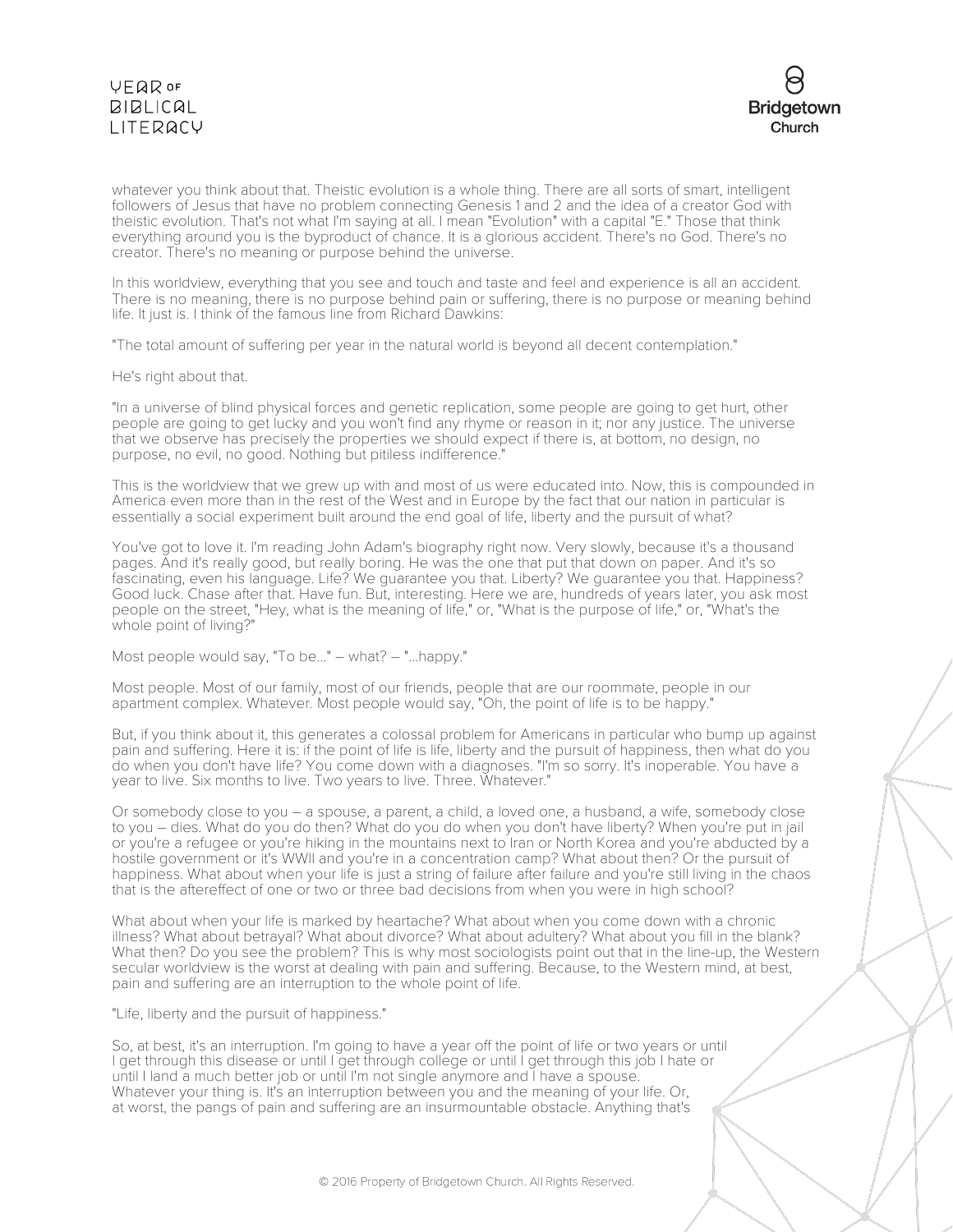

permanent that will never go away. You're stuck in it forever. Well, that means you can never actually achieve the point of life.

So, in the West – of course it comes as no surprise – we do everything in our power to avoid hardship. Put your seat belts on. We learn that at a really early age. Air bags. It used to be one or two. Now it's like 29 of them. And we have insurance for everything. Car insurance and motorcycle insurance and renter's insurance and home insurance and health insurance and disability insurance and you're annoying insurance. Insurance for everything. And you have your daily vitamin and your organic, whole, natural juice and vitamin D and essential oils, of course. And that's all great stuff. If you know me, I'm actually into kind of all that stuff. But, it's all great because we can, to a degree, minimize and mitigate hardship in our life.

The Western society has done a fantastic job of cutting back on death and injustice and pain and racism and disease and poverty. Fantastic job. But, here's the deal: at some point, pain and suffering slip through the cracks into your life. It's inescapable. Nothing is foolproof. And so, often, then we're just at a loss. We just don't, in the West, know how to deal. So, we just medicate, we go to the doctor, we get a pill. Or we just get over busy, we work extra hours or play extra hours or we're never alone and we're always with people and we never think deeply because we can't go there.

Or we escape to our distraction of choice. An alcoholic beverage, a substance, a rhythm of life, binge a TV series on Netflix. I read the other day – I could not believe this – that the average season on Netflix takes people four days to watch. Like, what? That's average. That was like most people. I've been on West Wing for like four years and I'm still – how much time do you people have? It's just insane. That's a whole... I digress.

So, you escape to whatever your distraction of choice is. Because, often, we just can't deal with it. You see this – not to step on toes – with the explosion of drug treatment for sadness over the last few decades. And, out of that, the exponential growth of mental illness in the U.S., which is a huge – I'm into it. I've read the literature or at least a lot of it. I get that it's a huge topic of debate and controversy right now. I know that from experience. But, I found it really interesting. There's a psychiatrist that some of you, I'm guessing, have read named Dr. Robert Spitzer, who headed up the task force that, in 1980, wrote DSM 3, which is like the handbook for the American Psychiatric Association. So, now I think – I was at my therapist the other day and he had DSM 5 on his desk. So, we're past it, but DSM 3 was kind of the one that reshaped the typography of the American therapeutic landscape from the ground up.

Spitzer and his team in that year, 1980, added all sorts of new mental disorders to the list to explain grief, sorrow, anxiety and stuff like that. But, it was really interesting. In an interview in 2007 – it was kind of a bombshell moment upwards of three decades later – He kind of came out and he basically said that what he and his team died, in hindsight, he had all this regret. And he said we "medicalized much ordinary human sadness."

He said this in an interview: "We were not interested in understanding the patient's life or why they were suffering from these symptoms. If the patient was very sad, anxious or unhappy, then it was simply assumed that he or she was suffering from a disorder that needed to be cured rather than from a natural and normal human reaction to certain life conditions that needed to be changed. The growing influence of the DSM was one among many other social factors spreading..." – listen – "...the harmful cultural belief..." – this is one of the key psychologists in the world – "...that much of our everyday suffering is a damaging encumbrance best swiftly removed. A belief increasingly trapping us within a worldview that regards all suffering as a purely negative force in our lives."

How profound is that? From the guy that literally wrote the book. That last line is just so haunting to me. "A belief increasingly trapping us within a worldview..." – and he gets it, this is a worldview – "...that regards all suffering as a purely negative force in our lives."

But, the truth is it's not. There's actually, as heinous as it is, a lot of good that hardship, if you let it, can do in your life. This last week I finally got around to reading the classic "Man's Search for Meaning" by Viktor Frankl. I think it was written in 1946. I'm a little late to the party. But, oh my gosh. It lived up to all the hype. It was beyond good.

So, just to kind of summarize it for you, Frankl, the writer, was a Jewish neurologist and psychologist in Vienna who, at the outset of World War II was taken by the SS to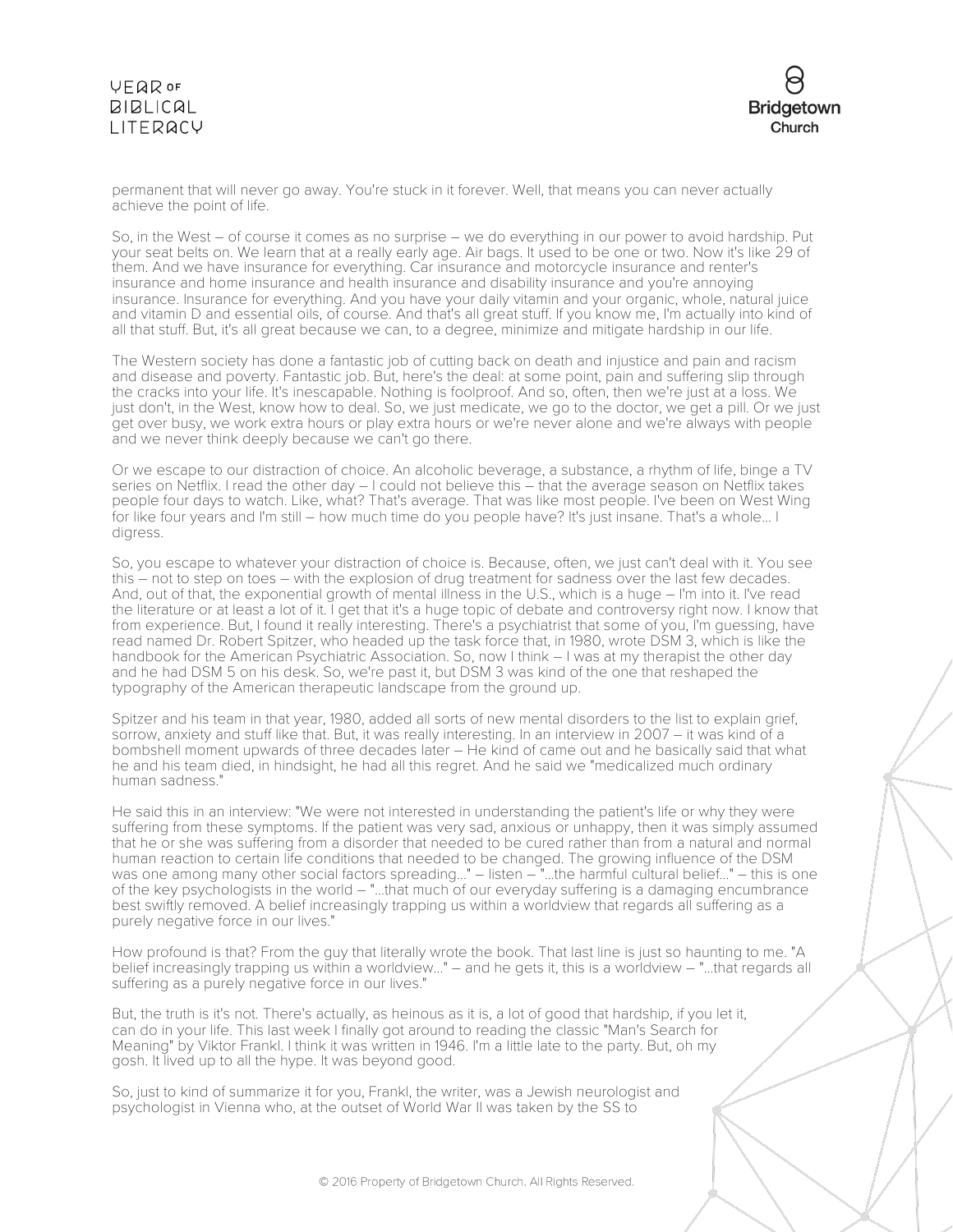

Auschwitz. His wife and his family were immediately put to death in the gas chambers. And then he spent years – the rest of the war – in literally Hell on earth. First at Auschwitz and then in death camps all through Northern Europe. After the war, he was one of the few to survive the holocaust. He – brilliant mind – pioneered a brand new form of therapy that he called logotherapy. It was "logo" from this Greek idea of "meaning." Meaning-therapy.

It was based on what he discovered at Auschwitz. What he discovered was that the men that made it through – the women, for the most part, were all put to death immediately. And then men who were left in the death camps, the men who made it through, he said were not the ones that were tall or strong or tough or athletic or whatever. It was the men who found meaning in their suffering, who found a purpose to the living Hell. Who had something, a reason to live. So, Frankl, as a psychologist and as a neurologist, he was adamant to the day of his death that the point of life was not to be happy. He said that that's not a human being's – male or female – primal, gut level, instinctive need, desire, angst. That's not the main thing that, as a human being, we crave.

He said the point of life is meaning. That at a primal, gut level, they way we're wired by God or fate or evolution or whatever, the way we're wired is what we need is to live for something greater than our self. Frankl said there are three ways to discover meaning in life. In his own words:

"One: creating a work or doing a deed."

So, your contribution to the world. You write a novel or you start a business or you open a school or lead a church or whatever your thing is.

"Two: experiencing something or encountering someone."

So, relationships. You want to raise your three children or a spouse that you want to live for or whatever. Or, here's number three:

"The attitude we take toward unavoidable suffering."

That was one of three options to find meaning and purpose in life; the attitude that you take, that I take, toward unavoidable suffering. For Frankl, suffering was an opportunity to rise above the situation that we're in – for him it was a death camp – and let it grow and mature our character and, in doing so, take a tragedy and turn it on its head into a triumph. The point of life, he said, if you're in a concentration camp, if you're in a loveless marriage, if you're single at 45 and desperately want to get married, if you have a chronic illness, whatever your thing is, the point of life was the suffer well.

His famous line was that it's not about what we expect from life, it's about what life expects from us. That's his question. You need to stop asking, "What can I get out of life," and ask, "What can life get out of me?"

Now this, of course, is a drastically different take on life in general, and pain and suffering in particular, than what we are used to in Western secular America. Frankl said this:

"To the European, it is a characteristic of the American culture that again and again one is commanded and ordered, really, to be happy. But, happiness cannot be pursued; it must ensue. One must have reason to be happy. Once the reason is found, however, one becomes happy automatically. As we see, a human being is not one in pursuit of happiness, but rather..." – listen to this – "...in search of a reason to become happy."

Last, but not least, through actualizing the potential meaning inherent and dormant in any situation; good, bad, "my life is perfect, I could merch it," or a death camp in Auschwitz and everything in between. In other words, if we aim at happiness, well, then you'll fall short every time. But, if you aim at a life of meaning, the odds are happiness – at least in time – will come along the way.

Now, Frankl was not a follower of Jesus. As far as I can tell, he was kind of a Jew of agnostic, ambiguous faith. But, his teaching – in particular on hardship – was very much in line with that of Jesus and the writers of the Old and the New Testaments. Over and over again, the writers of the Bible make the point that pain and suffering have the potential to catalyze growth and maturity in our character. There's a running metaphor all through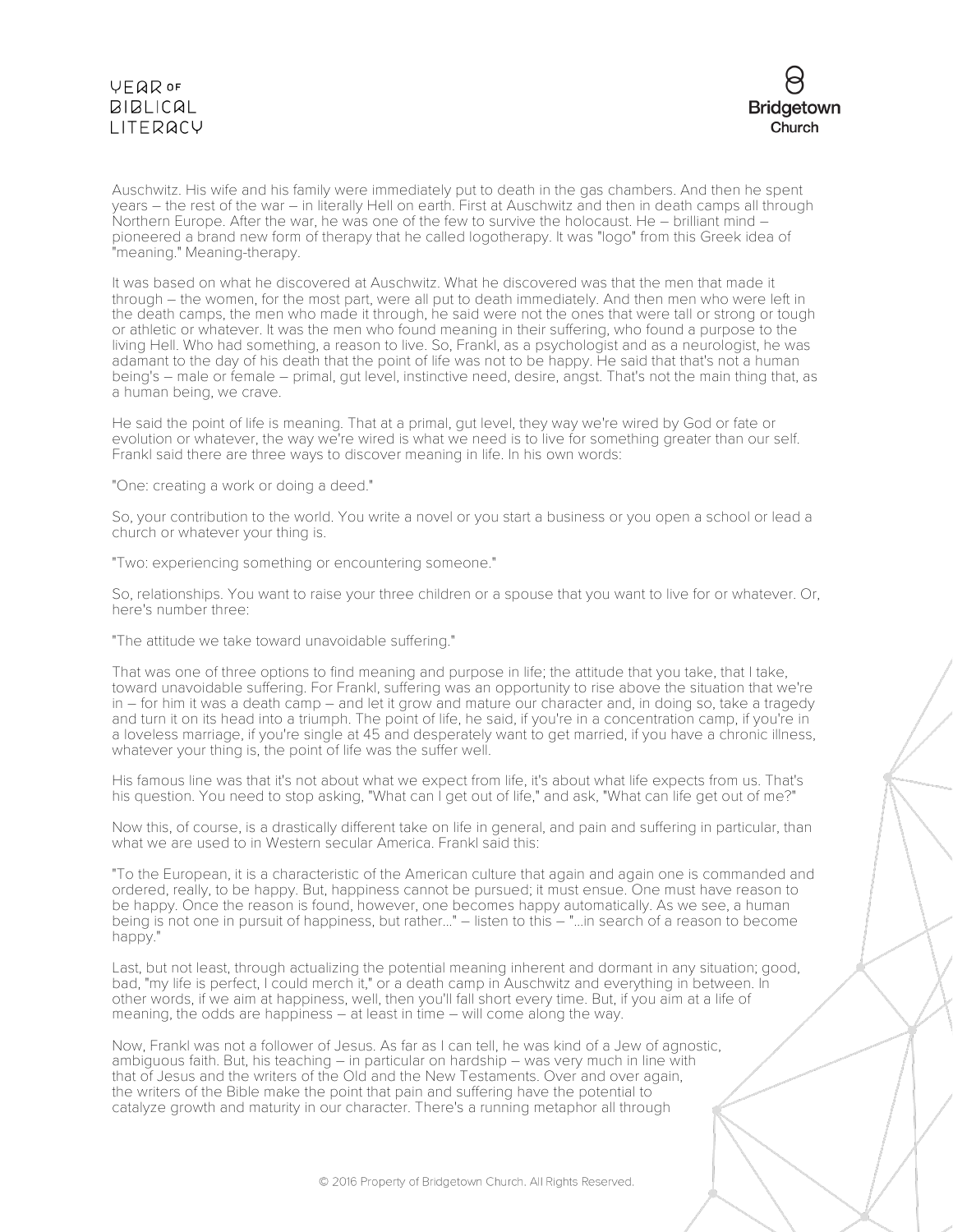

the library that is Scripture about how pain and suffering are like a refiner's fire. We read that here in Job right there in Job 23:10.

#### "He knows the way that I take; when he has tested me, I shall come forth as gold."

That's kind of the idea of the refiner's fire. But, let me show you a few more examples.

Psalm 66:10: "For you, God, tested us; you refined us like silver. You brought us into prison and laid burdens on our backs. You let people ride over our heads; we went through fire and water, but you brought us to a place of abundance."

Isaiah 48:10: "See, I have refined you, though not as silver; I have tested you in the furnace of affliction."

Jeremiah 9:7: "Therefore this is what the Lord Almighty says:

"'See, I will refine and test them, for what else can I do because of the sin of my people?'"

Zachariah 13:9: "This third I will put into the fire; I will..." - what? - "...refine them like silver and test them like gold. They will call on my name and I will answer them; I will say, 'They are my people,' and they will say, 'The Lord is our God.''"

The words of Jesus in Mark 9:49: "Everyone will be salted with fire."

And then, finally, I love what Peter writes in 1 Peter 1:3: "Praise be to the God and Father of our Lord Jesus the Messiah! In his great mercy he has given us a new birth into a living hope through the resurrection of Jesus the Messiah from the dead, and into an inheritance that can never perish, spoil or fade. This inheritance is kept in heaven for you," – so, it's coming – "who through faith are shielded by God's power until the coming of the salvation that is ready to be revealed in the last time. In all this you greatly rejoice," – you celebrate, you throw a party, you imbibe joy - "though now for a little while you may have had to suffer grief in all kinds of trials. These have come so that the proven genuineness of your faith..." – and here it comes – "of greater worth than..." – what? – "...gold, which perishes even though refined by fire–may result in praise, glory and honor when Jesus the Messiah is revealed. Though you have not seen him, you love him; and even though you do not see him now, you believe in him and are filled with an inexpressible and glorious joy, for you are receiving the end result of your faith, the salvation of your souls."

How good is that? Over and over again the writers of the Bible make the point that suffering can do to your character what fire can do to gold. It can change you, grow you, mature you, get the dross out of your life, the unnecessary gunk that isn't right, isn't pure, isn't up to caliber, out of you. Test you, show you what's really inside, make you take a long, hard look and, in the end, help you to emerge more beautiful and pure and valuable than ever before.

To drill down on that, here's five things that pain and suffering can do in your life if you open up your life to it and to Jesus in it. First off, it can deepen your love for God. C.S. Lewis had that great line: "Pain is God's megaphone to a deaf world."

And, while I think that God is rarely responsible for the pain in our life, I do think that often pain, in whatever way, shape or form it comes, is a wake up call that is used, at least, by God to get our attention. Pain shows us when our loves are out of order. Here's what I mean by that: you know, the Buddha was right that suffering is the byproduct of desire. That's kind of common sense. We're sad if you're single and you're 40 and you're aching for a spouse, you're sad because you desire marriage. If you're sick, you are sad because you desire health. If you're poor, you're sad because you desire wealth. If you hate your job, you're sad because you desire your dream job or whatever.

Suffering is the byproduct of desire. But, I think that the Buddha, with all due respect, was incredible wrong to say, "Therefore, cut desire out of your life." That's one way out of it, and I think it is, by far, not the best way out of it. There's a fourth century theologian by the name of Augustine that I have a mixed, kind of love/hate relationship with. A ton of his stuff I really take issue with. But, he was great on this issue. He said that the problem – and this is especially acute in <sup>a</sup> time of hardship – isn't that we desire, it's that we desire of the wrong things. Or the right things, but out of order.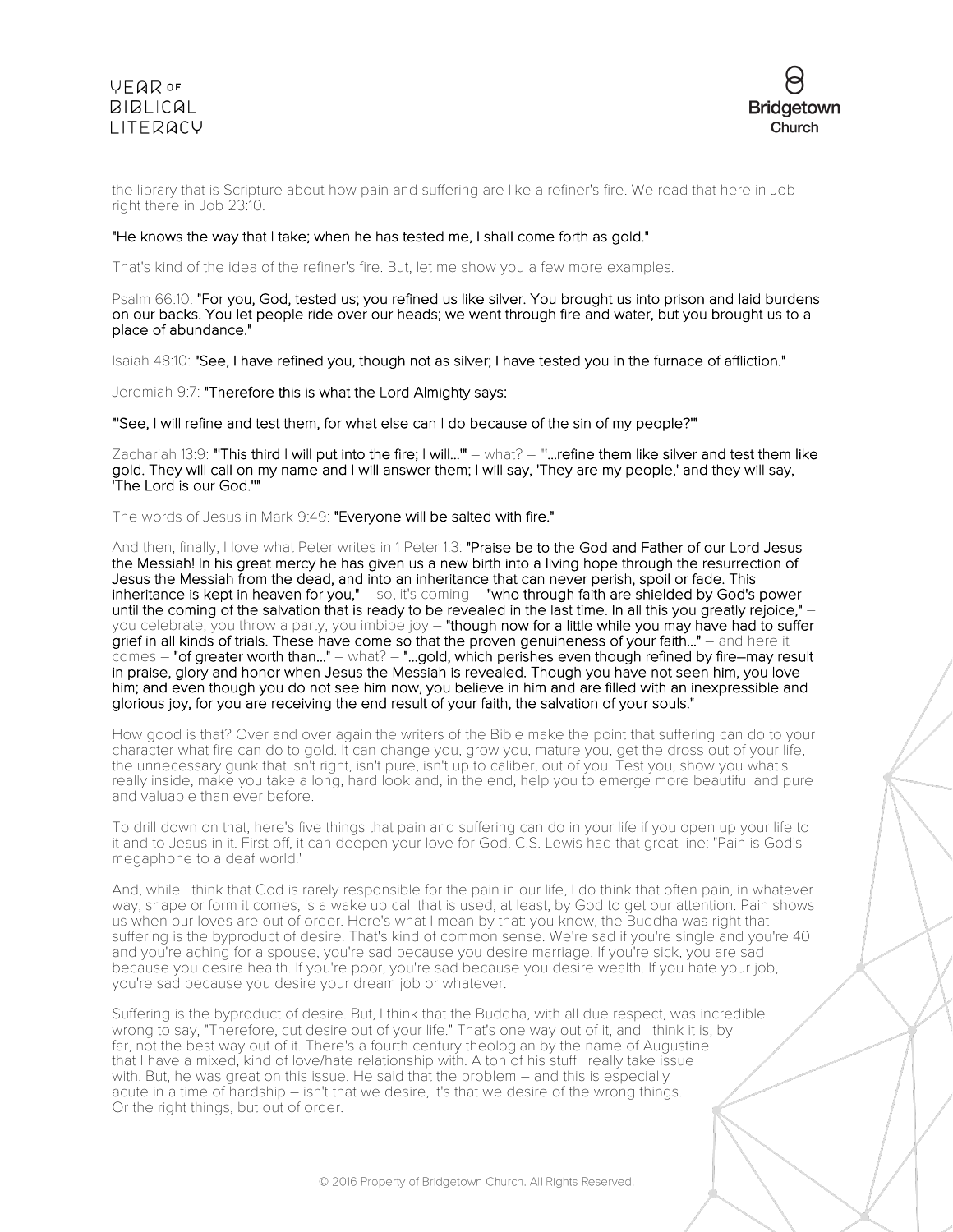

So, for Augustine, the problem isn't that we love our family or our spouse or our job or money or our home or apartment or whatever too much. It's that we love God too little. And, if you make anything other than God ultimate, like the top priority in your life, your source of the meaning of life, the purpose of life, my joy. Anything other than God, doesn't matter if it's heinous evil or if it's a great thing. Church, leadership, marriage, family. Anything other than God, if you make it ultimate, you will always live in fear, because anything other than God can be taken away from you at any moment. Life can be taken away from you. One diagnosis. When breath becomes air.

Liberty can be taken away from you. Happiness, in a phone call, can be taken away from you. So, if you make anything other than Jesus ultimate, then you live in a constant state of anxiety. "Am I going to lose it? Am I going to lose it? Am I going to lose it? Is it not going to work out? Am I going to lose my job? Am I going to get this job? How long am I going to be single? Is this going to happen? Is this going to happen?"

You live in this state of anxiety. Or if, God forbid, you actually face that hardship, you go through it, you live with this profound sense of sadness. "I can't believe that happened. I can't believe this happened. I can't believe the other happened. I'm ruined. It's the end of the world."

But, on the other side, if you make God ultimate, well, Jesus can never be taken away from you. Life can. Liberty can. But, Jesus can't. And so you're set free from anxiety and, on the flip side, sadness. So, Augustine said, "Listen, the key is not to eliminate desire, contra Buddha, the key is to reorder your loves. To make God ultimate, first and foremost."

In the language of Jesus, to love God with all your heart, soul, mind and strength. Or, in another place, to seek first the kingdom and His righteousness. And the reality is that suffering is a great opportunity to do that. You take a long, hard look at your loves because, when everything in your life is stripped away and you're left with little or nothing and you don't have your desire, you don't have what you want and, because of that, you're stressed or you're sad or whatever, there's an incredible opportunity there to go to God and to express all of that desire and all of that ache. To be human is to desire. Don't eliminate it, redirect it to point all of that in the direction of God Himself. To run deeper into the heart of God; to seek God and to find God.

So, suffering can be an amazing chance to deepen your love for God. Secondly, if you're taking notes, to deepen your character. Did you notice all of that testing language? Did you notice that? Who is the testing for? God or us? I would argue that at least most of the time it's not for God, it's for us. So, when we read about testing in the Bible, don't think a test like a college exam and you get a grade and you pass or you fail and you get into college or you don't get into the college or grad school that you want based on your IQ or whatever. No, think of it more like a metallurgist test. That's the imagery. Where you start to heat up the raw material, heat up the silver, heat up the gold, and what comes to the surface, you see what's actually inside.

I think that testing, more than anything, is for you, for me, to see what's actually inside. It's kind of like when you squeeze a sponge. It might look great on the outside, but if it's actually got a bunch of gunk in it, when you squeeze, it it all comes out. This is what life is like. We can look really good on the outside. You dress up, you have your make-up on, you're cool, you've got your new tattoo. That's great. But, the reality is, when we face hardship, in particular if it's acute, it takes all of our emotional energy just to get through the day. So, we have nothing left to fake it and who we are is laid bare before God, before people around us, our community, our family, our friends, our roommate, before our own heart and mind, and we are forced, whether we want to or not, to take a long, hard look at our character.

Which, in turn, creates an amazing opportunity if we want and if we let it to do the deep work necessary in that moment to grow and mature in that area or areas of our character. Not to mention that hardship itself, with or without your help, does something to steel our character. Steel like "s-t-e-e-l." Like the metal. Like, not steal your character like to take it away. You know what I'm saying? I mean that in a good way. Got it. You got it. Well, you're smarter than I am.

One: it can deepen your love for God. Two: it can deepen your character. Third: it can deepen your humility.

Pain and suffering creates a depth in who we are. A genuine, authentic, you don't fake it,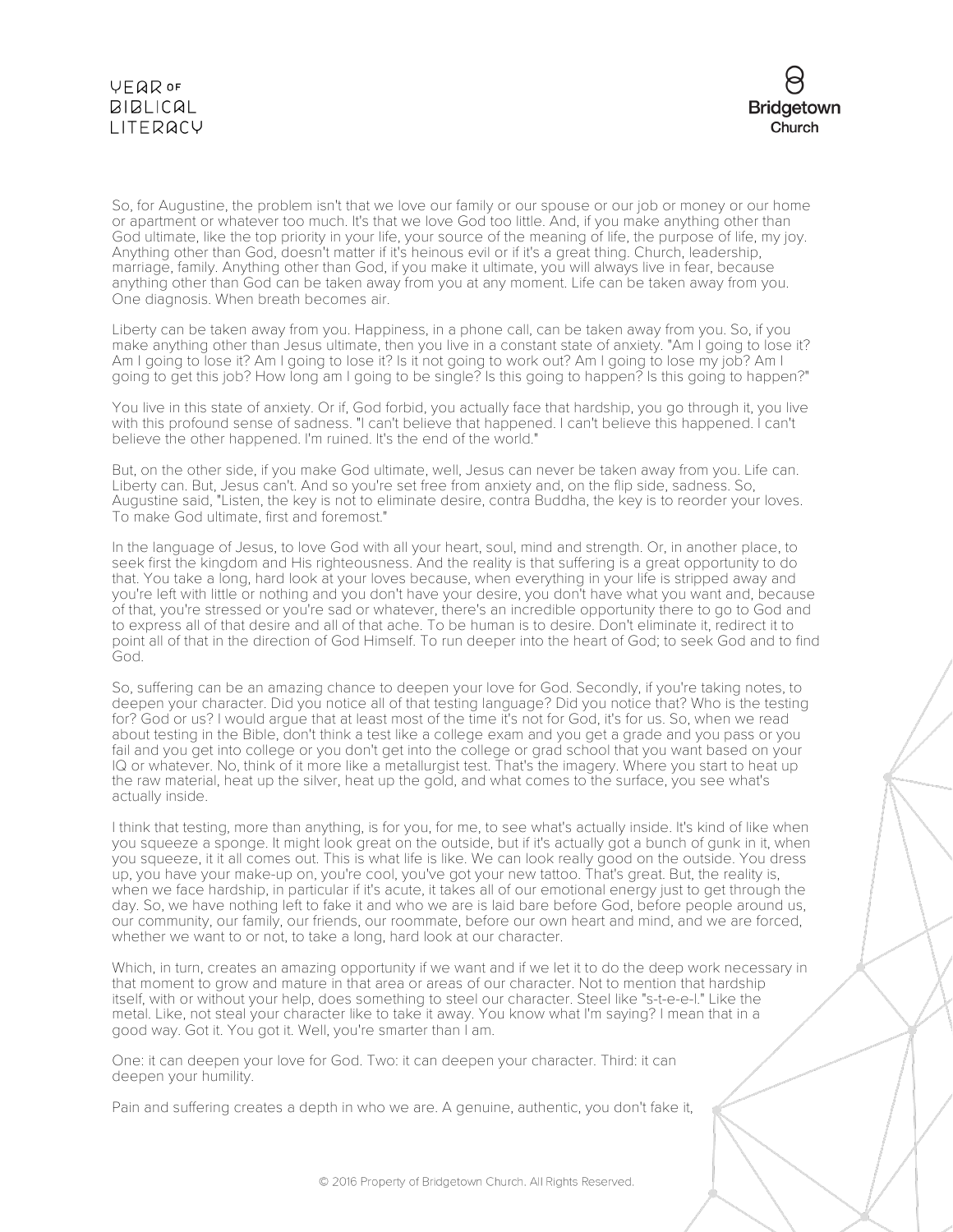

kind of grounded reality. Because it shows you that you're not in control and you never were. It's easy to forget that. In the West, in particular, with all the self help stuff – and I don't mean to sound at all old or derogatory. I don't mean it that. But, in particular if you're young, it's easy to think, "Man, I'm the captain of my own destiny. I pulled myself up by my bootstraps. I'm going here. I'm going there.

But, it's an allusion. You get a diagnosis, you get a pink slip, somebody that you love and care about dies, you get a phone call and you realize how fragile a thing life is. It can deepen your humility.

Four: it can deepen your empathy. Hardship humbles us in a good way and it then creates empathy for other people in pain and suffering. We all know this. People that have not been through pain and suffering yet are usually really annoying when you're in it. Right? And like, people mean well, but people are trite. People kind of just want you to like, "Come on, man. Just get over it. What's the big deal?" People drop cliché after cliché. "Hey, everything happens for a reason. Hey, God's in control." And you just want to punch them in their perfect teeth and their Instagram body and their horrible, awesome life. "Just get out of me!"

It's not helpful at all. Sometimes people mean well, they just honestly have no clue. They've never been there. They've never been through it. But, once you go through it, once you go through whatever your Hell is, whatever your hardship is, the cliché, it just doesn't work anymore. You know, even if you've never been through what that person is up against, you know what pain is like. And there's a deep work of empathy, a solidarity that you stand with other people in hardship. I think of that beautiful line in the first chapter of Paul's second letter to the Corinthians. He writes about "the God of all comfort who comforts us in all our troubles so that we can comfort those in any trouble with the comfort with which we have received from God."

I keep praying this over a number of people the last few weeks in a time of hardship. Because, this is one of the most meaningful parts of pain and suffering. The knowledge that God can and will use our pain and suffering to help other people. All of a sudden, that's just, oh my gosh. God will, if I let him, if I open up my life, if I'm honest, if I'm courageous, whether it's now or later, God can and will use my pain to help others through a time of pain.

Then, finally, it can deepen your joy. Suffering shows us all that we take for granted. And there's a lot, by the way. And it exposes the depth of our entitlement as things we love are striped away. But, what can happen in suffering, if you let it, is there's this ironic twist – and it's not usually at first. Usually it takes a while – where we start to celebrate the simple pleasures of life. We wake up with a roof over our head, a cup of coffee in the morning, a sunny day. How great was today? It was like the Garden of Eden. A glass of wine at night before bed. A conversation with a good friend. Whatever it is for you. We feel a deep sense of gratitude to God and we wake up to the reality staring us in the face all along, but that we were blind and oblivious to, that all of life, everything good and beautiful and true in our existence is all grace.

In an ironic twist, eventually we often become more joyful than ever before. Go read all of the passages in the New Testament about suffering and you will notice this bizarre thing that, 9 times of out 10, in the same breath, the writer has something to say about suffering and about joy. Did you see that in Peter? Like, in the same breath he writes about celebration and joy and always rejoicing and then he writes about grief, suffering, all kinds of trials, pain. There's a beautiful juxtaposition. It's a time of celebration and a time of lament at the same time.

So, my point here tonight can deepen your love for God, deepen your character, deepen your humility, your empathy and even your joy. My point is that pain and suffering have the potential to catalyze growth and maturity in our life.

This last week was my birthday, which was kind of fun, but I'm past the age where that's a good thing. You know? Or an exiting thing. It's a good thing. It's not as exiting as it used to be.

So, it was my birthday and one of my best friends, Dave and Ashley Lomas, who were here last hour, came up from San Francisco and we went out to dinner Friday night on my birthday with Dave and Ash and with Gerald and Jenny, who you guys know. It was the six of us and we had this fantastic meal at this restaurant I love. It was just so fun. I'm with some of my best friends and we just had a fantastic time. And, you know, at one point, Gerald asked me, "Hey, man. How do you feel about the end of your year?"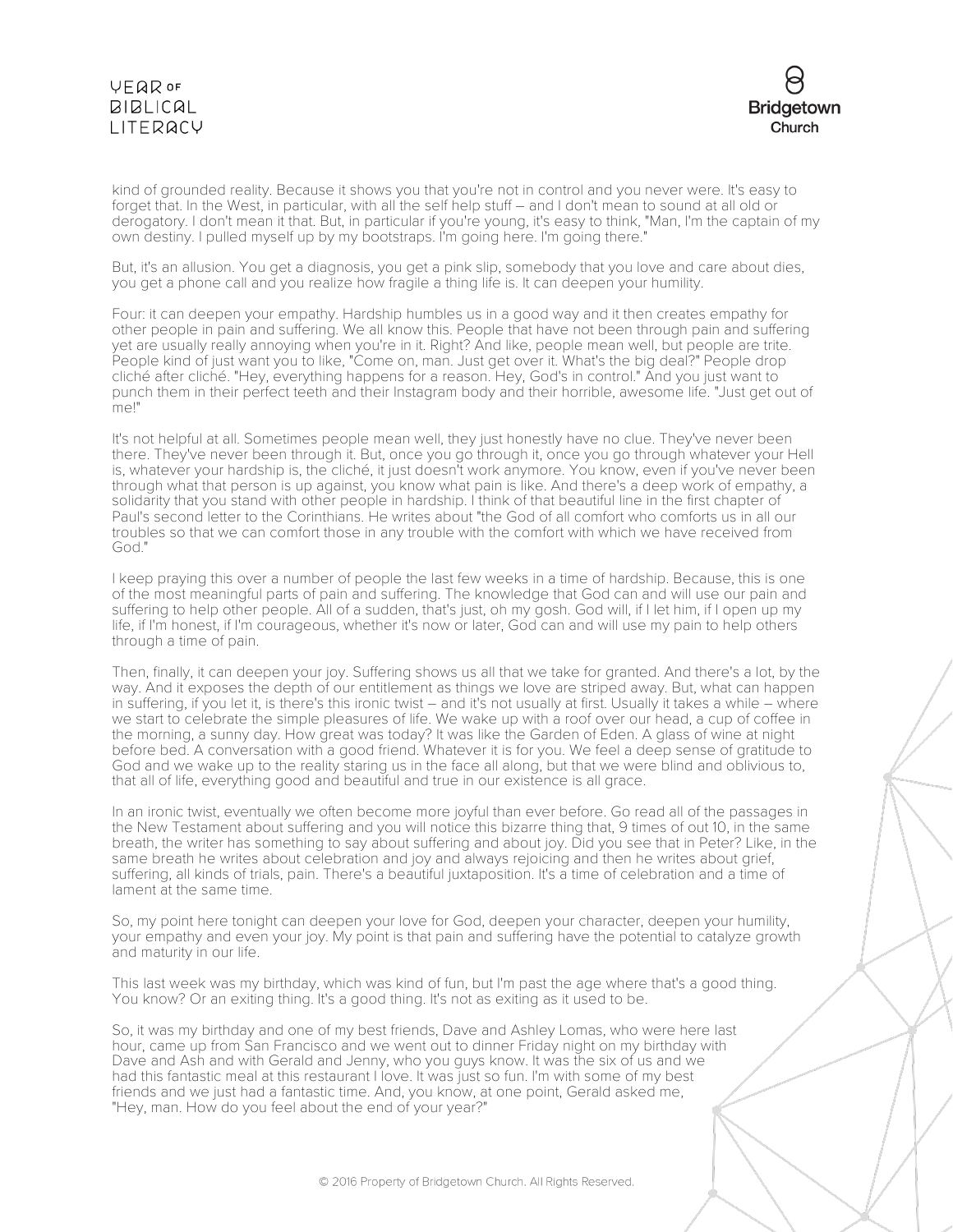

And I just said, "Honestly, I am just so glad this year is over."

And I wasn't trying to be Debbie Downer, that was just my honest answer. I am so glad this year is over. The last year – really the last three or four years, but the last year in particular has just been hard for me. Nothing like catastrophic. No Job experience at all. But just, I don't have time to get into it because I'm already over time, but it's just been hard on a whole bunch of levels. Relationship stuff in our community, my wife's health, my own emotional health, some church stuff. I don't have time to get into it. But, it's just been a rough three or four years and the last year in particular.

So, we had this great night. Then, at the end of the night, my wife started this thing. So, we have this tradition in my house since I was a kid and we do it with our missional community where, whenever somebody has a birthday, at the meal or at dinner or whatever, we go around and we do an affirmation circle and we call out something that we love about that person. And I'm an introvert so, usually, I just feel awkward and don't really like it. But, it was this really moving time Friday night as some of my best friends went around the table and just started to call out. People who know the good in my character and who know most of the bad in my character. People just started to say, "Man, I see this in you and I love it. I see this in you."

And that's so powerful and prophetic when it's done right by people that know you and love you. Because, often, people around you see the seeds of your God-given identity and calling, see who God – not necessarily who you are, but who you're starting to become, and they call that out often before you even see it. And then there's this moment of revelation and you're like, "Whoa. That's true of me? Whoa. That's pretty rad. I like that about me. I want to be that. I'm not sure that I am that, but they say I am. I want to live into that."

There's something really powerful and prophetic. So, anyway, we just had this moment and it was really beautiful as some close friends spoke some kind things about my character. And then we wrapped up, went home, it was Sabbath night and my phone was off. It was kind of late and I just sat on my couch before bed and I started to process it. I just was really moved by it. And it hit me that every single thing they said, I can directly link to the last year or two or three of hardship in my life. I can directly say, "Yeah, that was brought about through this and that was brought about through this."

It also hit me that three or four years ago, none of those statements were true of my character. So, none of those things, which were good things, – I won't pass them along, that would be arrogant. And there's lots of bad pieces of my character that you know about. But, none of those good pieces of my character, three or four years ago, none of them were true of me. And three or four years ago, I was doing way better. I was at the height of my career. I was leading a mega church. I was making all this money. I was doing – not all this money. I was a pastor. But, whatever. More money than I'm making now living in a city and just trying to make rent every month.

So, I was at this moment where my life was just doing this and then, right now over the last few years it's doing more of this, you know? It's like, "Whoa!"

I'm kind of at this lull. I'm like, "Gosh. I'm in my mid-30s. I want to take over the world."

And, instead, it's like Jesus is doing something else in my life. And I was just so moved. None of this would have happened if it hadn't been for the last few hard years. And I was just, for me, that kind of reframed everything for me. That makes it all worth it. Because, at the end of the day, what matters more than anything is your character. This world will forget you in 10 seconds. It will forget me in less time than that. The one thing that you will carry with you for all of eternity is your character. It's who you are becoming in your apprenticeship to Jesus.

So, I say that just to encourage you that wherever you're at, if you're in a time of hardship, good can come, and will if you let it, out of this time of your life. And please don't write me off if the hardship you're in isn't catastrophic. You're like, "Well, I know. It's not Job. It's not like Orlando quality. It's just I really don't like my job. Or it's just this or that or the other."

It doesn't matter. You know, Frankl had this great point in his book about how pain and suffering behave like gas in a room. It doesn't matter. If you release a quantity of gas into